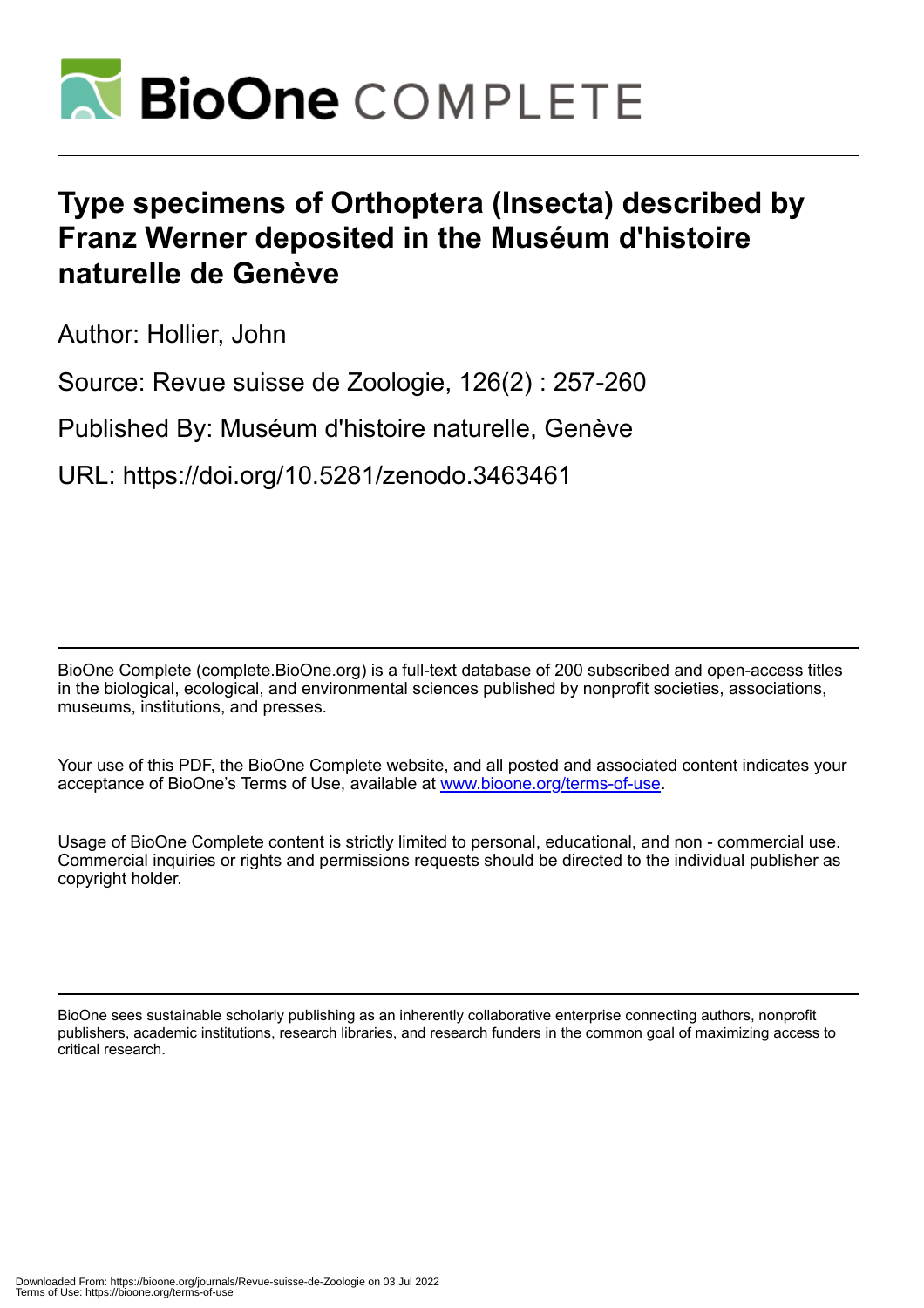## **Type specimens of Orthoptera (Insecta) described by Franz Werner deposited in the Muséum d'histoire naturelle de Genève**

## John Hollier

*Muséum d'histoire naturelle, CP 6434, CH-1211 Genève 6, Switzerland. Email: john.hollier@ville-ge.ch*

Abstract: Primary type specimens of ten species described by Franz Werner have been identified in the collections of the Muséum d'histoire naturelle de Genève. These are listed alphabetically, the condition of the specimens is recorded and the valid combination is given. The status of a specimen labelled as the lectotype of an eleventh species is discussed.

**Keywords:** Adolf Nadig - Acrididae - Pamphigidae - Tettigonidae.

## **INTRODUCTION**

The Austrian biologist Franz Werner (1867-1939) was a professor at the Vienna Institute of Zoology for many years and is probably best known as a herpetologist. He also studied scorpions and orthopteroid insects however, publishing more than 100 papers on the latter group, principally the Mantodea.

After Werner's death his private collection was given to the Naturhistorische Museum in Vienna by his sons, but many of the type specimens had already been sold to various European museums to help finance Werner's fieldtrips (Kaltenbach, 2003). Most of the Mantodea type specimens are deposited in the Naturhistorika Riksmuseet in Stockholm (Ehrmann, 2002), and there is some confusion about the depository of others.

The type specimens of species described by Werner found in the Muséum d'histoire naturelle de Genève (MHNG) were in the collection left to the MHNG by Adolf Nadig (Schwendinger & Lienhard, 2001). All of them are specimens collected by Nadig and his father (also called Adolf Nadig) in Morocco and described by Werner in two publications (Werner, 1932, 1933).

Werner did not designate holotypes in his descriptions, but he sometimes labelled specimens as the type and paratypes. Nadig accorded these specimens a formal status, and in some of his publications referred to Werner's labelled specimens as holotypes, but they are actually syntypes unless it is clear that Werner had only seen one specimen or a lectotype has been designated.

#### **ARRANGMENT AND FORMAT**

The species are listed alphabetically. The format for each is:

specific epithet Author, publication: page [*Original generic placement*].

Provenance as given in the original description. Type series.

Specimen: "Label data" [format of label]. Following the recommendations of Ohl & Oswald (2004) the condition of each primary type specimen is noted. Other comments. Location of material in the MHNG Orthoptera collection. Currently valid combination following Cigliano *et al.* (2015)

The following abbreviations are used in the list. MHNG Muséum d'histoire naturelle de Genève OSF Orthoptera Species File (Cigliano *et al*., 2015)

## **CATALOGUE**

*atlanticus* Werner, 1933: 84 [*Uromenus*].

Tizi n'Tichka, Grosser Atlas, 19.-21.7.32. Unspecified number of  $\delta$  and  $\mathcal{Q}$ .

A  $\delta$  lectotype was inadvertently designated by Nadig (1979: 137) when he referred to the specimen in his collection labelled by Werner as the "Type" as the holotype: a  $\delta$  with labels: "Tizi n'Tichka, Maroc, 19.-21. VII.32, Ad. Nadig" [printed on white card]; "Uromenus atlanticus det. Werner Type  $\delta$  det. Werner" [handwritten by Werner on white card with "det. Werner" printed twice]; "U. poncyi atlanticus WERNER  $\delta$  det. Nadig"

Manuscript accepted 17.07.2019 DOI: 10.5281/zenodo.3463461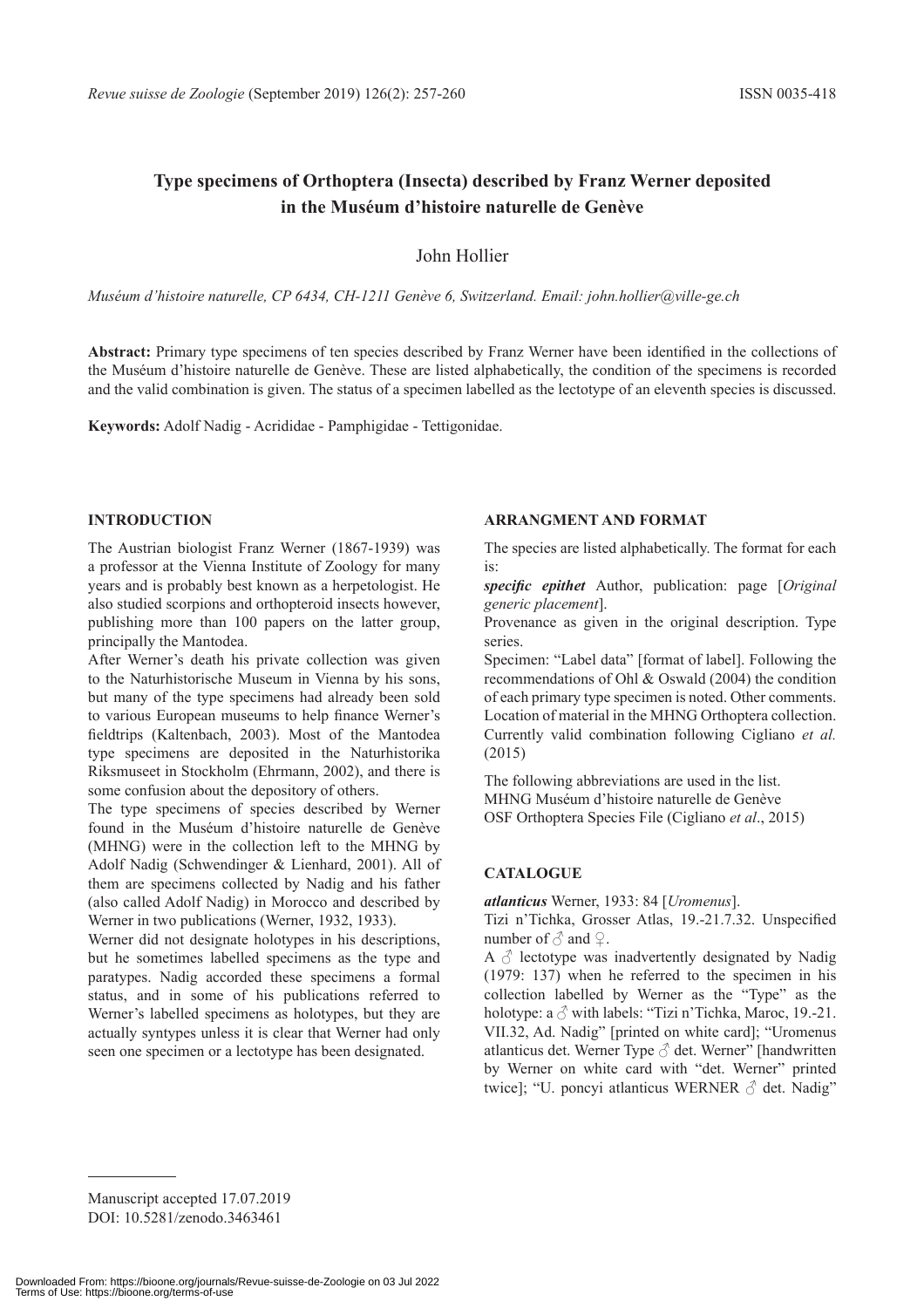[typewritten on white card with "♂" handwritten and "det. Nadig" printed]; "Holo-Typus" [printed on red card with "Holo-" typewritten]; "Lectotypus" [printed on red card]. Both antennae, the tip of the femur, the tibia and the tarsi of the left front leg and the tibia and tarsi of the right hind leg are missing. Dissected genitalia are glued to a card mount supported on the original pin.

The  $\varphi$  specimen Nadig labelled as allotype has a Werner identification label with the word "paratype" handwritten on it. There are two additional  $\delta$  and two  $\varphi$  with the same data and labelled by Nadig as paratypes which are probably not paralectotypes, because they do not have Werner's labels. Nadig collection, box 248.

*Uromenus poncyi atlanticus* Werner, 1933

## *bifi dus* Werner, 1932: 119-120 [*Ephippiger*].

El Hajeb, 22. VII.31. Unspecified number of  $\delta$  and  $\Omega$ . A  $\delta$  lectotype was inadvertently designated by Nadig (1976: 337) when he referred to a specimen in his collection as the holotype: a  $\circlearrowleft$  with labels: "El Hajeb Maroc, 22.VII.31, Ad, Nadig" [printed on white card]; "6" [printed on white card]; "Type" [handwritten on red card]; "Ephippiger bifidus Werner nov. spec.  $\mathcal{O}$ " [Typewritten in red ink on white squared paper with " $\beta$ " added by hand]; "Lectotypus" [printed on red paper]. Most of the right antenna and the claws of the right hind leg are missing.

 $A \circlearrowleft$  with the same data and a red typewritten identification label is a paralectotype. There are a further seventeen  $\delta$ and eighteen  $\mathcal{Q}$  with the same data and labelled by Nadig as cotypes which may also be paralectotypes. Nadig collection, box 240.

*Uromenus bifidus* (Werner, 1932)

## *brachypterus* Werner, 1932: 121 [*Stauroderus*].

If rane, 18.-21.VII.31. Unspecified number of  $\delta$  and  $\Omega$ . A lectotype was inadvertently designated by Harz (1986: 337) who referred to the specimen thus labelled in Nadig's collection as the holotype: a  $\circlearrowleft$  with labels: "Ifrane Maroc, 18.-21.VII.31, Ad. Nadig" [printed on white card]; "St. brachypterus Wern.  $\delta$  det. Wern." [handwritten by Werner on white card]; "Holo-Typus" [printed on red card with "Holo-" typewritten]; "Ch. brachypterus WE.  $\textcircled{3}$ det Werner" [photocopy of label handwritten by Nadig on white card with "det. NADIG" printed, the name being crossed out by hand]; "Lectotypus" [printed on red card]. The right middle leg and left hind leg are lost.

 $A \nsubseteq$  with the same data and a Werner identification label is a paralectotype. There are two other  $\delta$  and ten other  $\mathcal{Q}$  with the same data but without Werner identification labels which may also be paralectotypes. Nadig collection, box 810.

*Chorthippus brachypterus* (Werner, 1932)

## *ifranensis* Werner, 1932: 124 [*Nadigia*]

Ifrane, 18.-21.VII.31. Unspecified number of  $\delta$ . One  $\delta$  syntype with labels: "Ifrane Maroc, 18.-21VII.31, Ad. Nadig" [printed on white card]; "NADIGIA n. gen., ifranensis Werner n. sp.  $\Diamond$ , Type" [two labels, the first with the identification typewritten in red on white paper with "3" added by hand and the second with "Type" printed in red on white card with a red margin, both glued to a single piece of white card]; "Eunapiodes latipes I. Bol. V. M. Dirsh det. 1960" [handwritten on white card with "V. M. Dirsh det. 19" printed]; "det. LA GRECA" [typewritten on white card with a circular blue label glued on]. The tarsi of the left hind leg are lost. Dissected genitalia are glued to a card mount supported on the original pin. Nadig collection, box 361. *Eunapiodes ifranensis* (Werner, 1932)

*intermedius* Werner, 1933: 79-80 [*Euryparyphes*]. Tanger, 4.6.32. Unspecified number of  $\mathcal{Q}$ .

One ♀ syntype with labels: "Tanger Maroc, 4.VII.32, Ad. Nadig" [printed on white card]; "3" [printed on white paper]; "Euryparyphes intermedius Wern. det. Werner,  $\varphi$ Type det. Werner" [handwritten by Werner on white card with "det. Werner" printed twice]; "Gestützt auf dieses Weibchen beschrieb WERNER, 1933, pag. 79 die n. sp. intermedius. Ist mit Eu. vaucherianus synonym. A.N." [typewritten by Nadig on white card with the initials added by hand]; "Syntypus" [printed on red paper]. The last tarsal segment of the front right and the last tarsal segment of the left hind leg are missing. Nadig collection, box 349.

A junior synonym of *Euryparyphes bolivari* (Stål, 1876)

## *kenitramus* Werner, 1932: 123 [*Euryparyphes*].

Kenitra, 2.IV.23. One  $\varphi$ .

♀ holotype with labels: "Marocco, Kenitra, 2.4.23" [printed on a square of white card]; "Euryparyphes kenitranus  $\varphi$  Werner n.sp." [typewritten in red on white card with "♀" handwritten]; "Euryparyphes vaucherianus (Sauss) LA GRECA DET." [handwritten by La Greca on white card with "LA GRECA DET." printed]; "det. LA GRECA" [typewritten on white card with a circular blue label glued on]; "Type" [handwritten by Nadig on red card]. The last tarsal segment of the right front leg, both of the middle legs, the tarsi of the left hind leg and the tibia and tarsi of the right hind leg are missing. The right hind femur is detached and glued to a card mount secured on the original pin. The specimen, especially its abdomen, is laterally compressed. A label in the insect box states that the specimen was collected by Anton Schulthess, a Swiss entomologist and friend of Adolf Nadig. Nadig collection, box 349.

A junior synonym of *Euryparyphes bolivari* (Stål, 1876)

# *nadigiorum* Werner, 1932: 116-118 [*Pteroleptis*].

El Hajeb. 22.VII.31. One ♀.

♀ holotype with labels: "El Hajeb Maroc, 22.VII.31, Ad. Nadig" [printed on white card]; "Pt. nadigiorum Werner, ♀ det. Werner" [handwritten by Werner on white card with "det. Ad. Nadig" printed, the name being crossed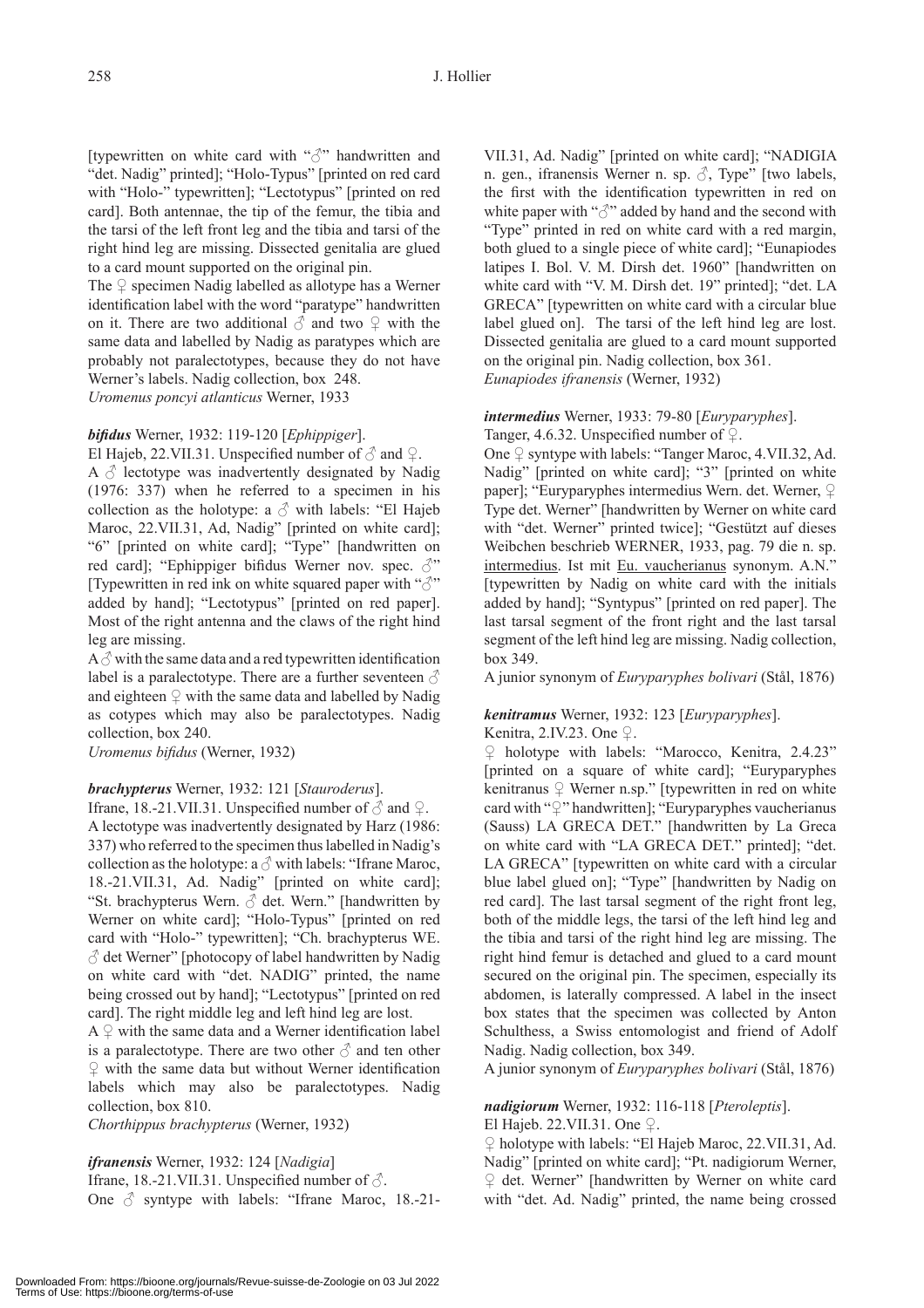out by hand]; "Type" [handwritten on red card]; "Me. seniae Finot  $\varphi$  det. Nadig" [handwritten on white card with "det. Nadig" printed]; "Holotypus" [printed on red card]. The claws of the left front leg are lost.

There are one  $\delta$  and two  $\mathcal{Q}$  with the same data, and six  $\delta$  and eight  $\Omega$  from the same locality but collected in 1932 which are labelled as cotypes. However, the original description is explicitly based on one  $\varphi$  and so these specimens are not part of the type series. Nadig collection, box 127.

A junior synonym of *Incertana decorata* (Fieber, 1853)

#### *peraffi nis* Werner, 1933: 85-86 [*Uromenus*].

Casablanca, 5.7.32. Unspecified number of  $\delta$  and  $\varphi$ . A lectotype was inadvertently designated by Nadig (1994: 962) when he referred to the  $\delta$  specimen in his collection as the holotype: a  $\Diamond$  with labels: "Casablanca Maroc, 5:VII.32, Ad. Nadig" [printed on white card]; "Uromenus peraffinis det. Werner Type  $\delta$  det. Werner" [handwritten by Werner on white card with "det. Werner" printed twice]; "U. peraffinis Wern.  $\delta$  det. Nadig" [handwritten by Nadig on white card with "det. Nadig" printed]; "MA Casabl. 1932: No. 1 (M) peraffinis HOLOTYPUS MIKROF. 92:II: 10, 12, 35 und MIKROF. 92/VIII: 13, 14, 16, 20-23. Fotos und ZEICHn. Abd. Ende versch. Lage" [typewritten on yellow paper]; "Holo-Typus" [printed on red card with "Holo-" typewritten]; "Lectotypus" [printed on red card]. The last tarsal segment of the left front leg, two tarsal segments of the right front leg, the last tarsal segment of the right middle leg and the tarsi of both hind legs are missing. The hind legs have been reattached with glue.

There are four  $\varphi$  specimens with the same data labelled as allotype and paratypes by Nadig. Two of these have Werner's identification labels and are clearly paralectotypes, the other two do not have Werner labels and were probably not studied by him as part of the type series. Images on OSF. Nadig collection, box 247. *Uromenus peraffinis* Werner, 1933

#### *robustus* Werner, 1933: 85 [*Uromenus*].

El Haieb, 22.7.32. Unspecified number of  $\delta$  and  $\Omega$ . A  $\delta$  lectotype was inadvertently designated by Nadig (1994: 993) when he referred to a specimen in his collection as the holotype: a  $\Diamond$  with labels: "El Hajeb Maroc, 22.VII.32, Ad. Nadig" [printed on white card]; "Uromenus robustus det. Werner Type  $\delta$  det. Werner" [handwritten by Werner on white card with "det. Werner" printed twice]; "U. robustus Werner  $\delta$  det. Nadig" [handwritten by Nadig on white card with "det. Nadig" printed]; "MIKROFO. 92:III Pronot.v.oben + Zeichn cercus" [typewritten in red on yellow paper, with "+ Zeichn cercus" handwritten in pencil]; "Holo-Typus" [printed on red card with "Holo-" typewritten]; "Lectotypus" [printed on red card]. The last tarsal segment of the left front leg, two tarsal segments of the right front leg, the claws of the right middle leg, the last tarsal segment of the left hind leg and the entire right hind leg are lost. The abdomen has been eviscerated and stuffed, and is coming apart from the thorax.

A  $\varphi$  specimen with the same data and a Werner identification label is a paralectotype. Nadig collection, box 251.

*Uromenus robustus* Werner, 1933

#### *septentrionalis* Werner, 1931: 202-203 [*Euryparphyes*]. Bou Kellal; Dar Kaid Medboch. More than one ♀.

The MHNG collection includes a  $\delta$  specimen with labels: "Marocco, Meknès, 28.3.23" [printed on white card]; "Euparphyes septentrionalis Wern.  $\mathcal{S}$ " [handwritten by Werner on white card]; "Euparyphyes septentrionalis Werner LA GRECA DET." [handwritten by La Greca on white card with "LA GRECA DET." printed]; "Lectotypus" [handwritten by La Greca on red card]; "det. LA GRECA" [typewritten on white card, with a circular blue label glued on]. This specimen is clearly not part of the type series and therefore cannot be the lectotype. La Greca (1993: 319) states erroneously that this specimen is in the NHMW, and designates it as a "neoallotype" (an unrecognized category) rather than a lectotype. Nadig collection, box 350.

A junior synonym *of Euparyphyes laetus* (Bolívar, 1907)

#### *validus* Werner, 1932: 118-119 [*Ephippiger*].

El Hajeb, 22.VII.31. Unspecified number of  $\delta$ .

A  $\Diamond$  lectotype was inadvertently designated by Nadig (1976: 335) when he referred to a specimen in his collection as the holotype: a  $\Diamond$  with labels: "El Hajeb Maroc, 22.VII.31, Ad. Nadig" [printed on white card]; "5" [typewritten on white card]; "Type" [handwritten by Nadig on red card]; "Ephippiger validus Werner n. sp.  $\mathcal{J}$ " [typewritten in red ink on squared paper with "♂" added in black ink by hand]; "Lectotypus" [printed on red card]. The claws of the right front leg, the tarsi of the right hind leg and the entire left hind leg are lost. The abdomen has been eviscerated and stuffed, the legs have been repaired with glue and there is insect feeding damage to the right hind tibia.

There are two  $\delta$  paralectotypes, but the allotype and other paratypes referred to by Nadig, which are labelled as cotypes, were collected in 1932 and are therefore not part of the type series. Nadig collection, box 237. *Sabaterpia valida* (Werner, 1932)

Descamps & Mounassif (1972: 276) state that the  $\varphi$ holotype of *Acinipe tubericollis* Werner, 1932 is in Nadig's collection, but the specimen is not present in the MHNG. A note in Nadig's handwriting pinned in the insect box questions whether the specimen was returned by Descamps. OSF states that the holotype is in the Natural History Museum in London, but it does not appear on their online database and the current whereabouts of the specimen is unknown.